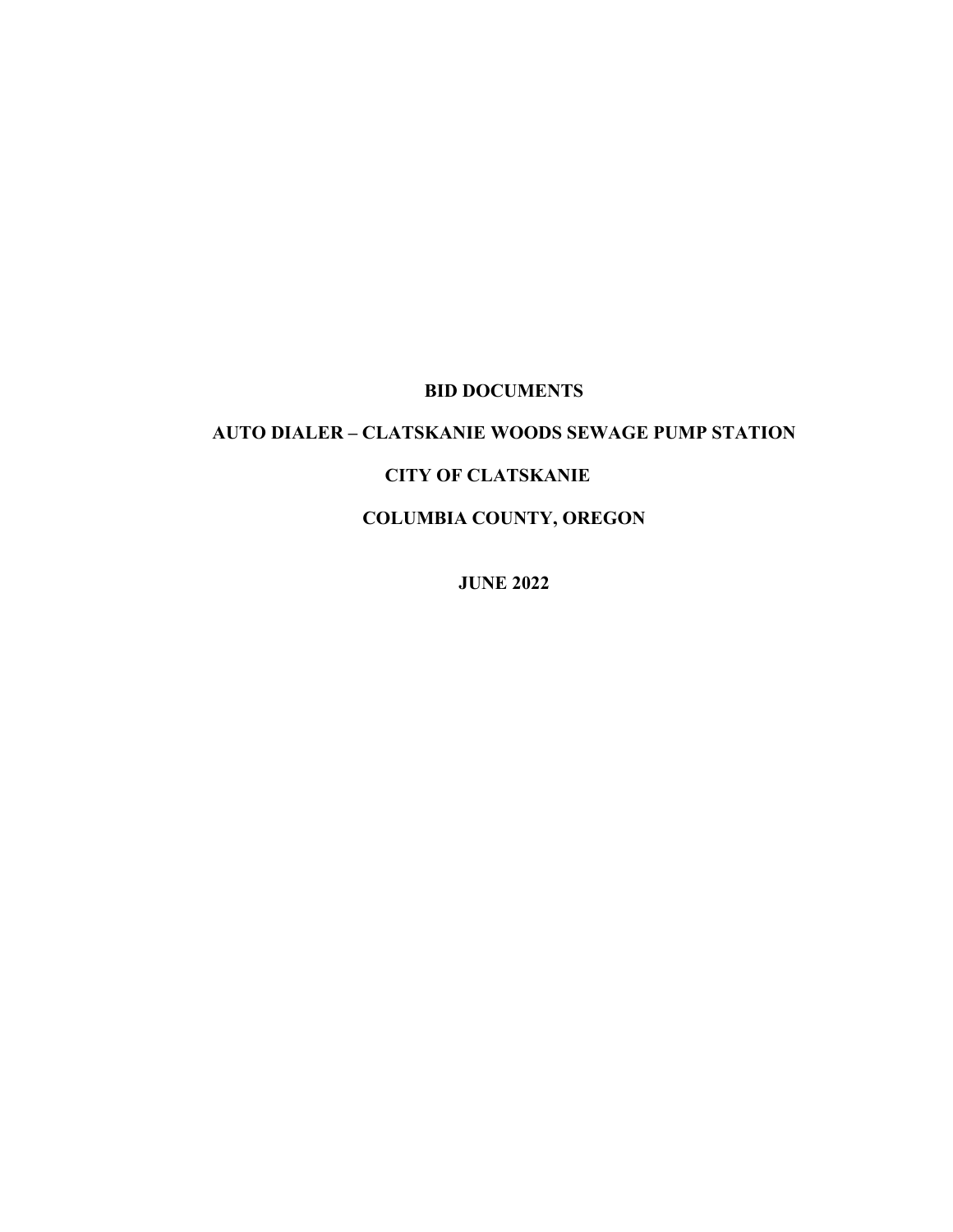#### **NOTICE TO CONTRACTORS**

Sealed bids for the City of Clatskanie **AUTO DIALER – CLATSKANIE WOODS SEWAGE PUMP STATION** will be received by the City of Clatskanie until 3:00 PM, Thursday, – June 23, 2022. Bids shall be addressed to Mr. Greg Hinkelman, City Manager, 75 South Nehalem Street, P.O. Box 9, Clatskanie, OR 97016. At 3:00 PM. Bids will be opened and read aloud in the City Hall Council Chambers, Clatskanie, OR.

Specifications are available for review at the City of Clatskanie's administrative offices, located at 75 South Nehalem Street, Clatskanie, Oregon 97016, telephone number: (503) 728-2622. No bids shall be considered unless the Bidder is registered with the Construction Contractors Board as required by ORS 671.530.

To be considered, bids must follow bidding instructions including but not limited to completion of bidding forms provided and accompanied by a 10% bid security in favor of the City of Clatskanie. Each bidder must indicate in the space provided on the Bid Proposal whether they are a Resident or Non-Resident Bidder, pursuant to ORS 270.029. The successful bidder will be required to possess a current Clatskanie City Business License before finalizing the Contract Agreement with the City.

The City of Clatskanie reserves the right to reject any or all bids not in compliance with all prescribed bidding procedures and requirements, may reject for good cause any and all bids upon a finding of the agency it is in the public interest to do so, and may waive all informalities. No bidder may withdraw or modify his bid prior to the lapse of thirty (30) days after the bid opening.